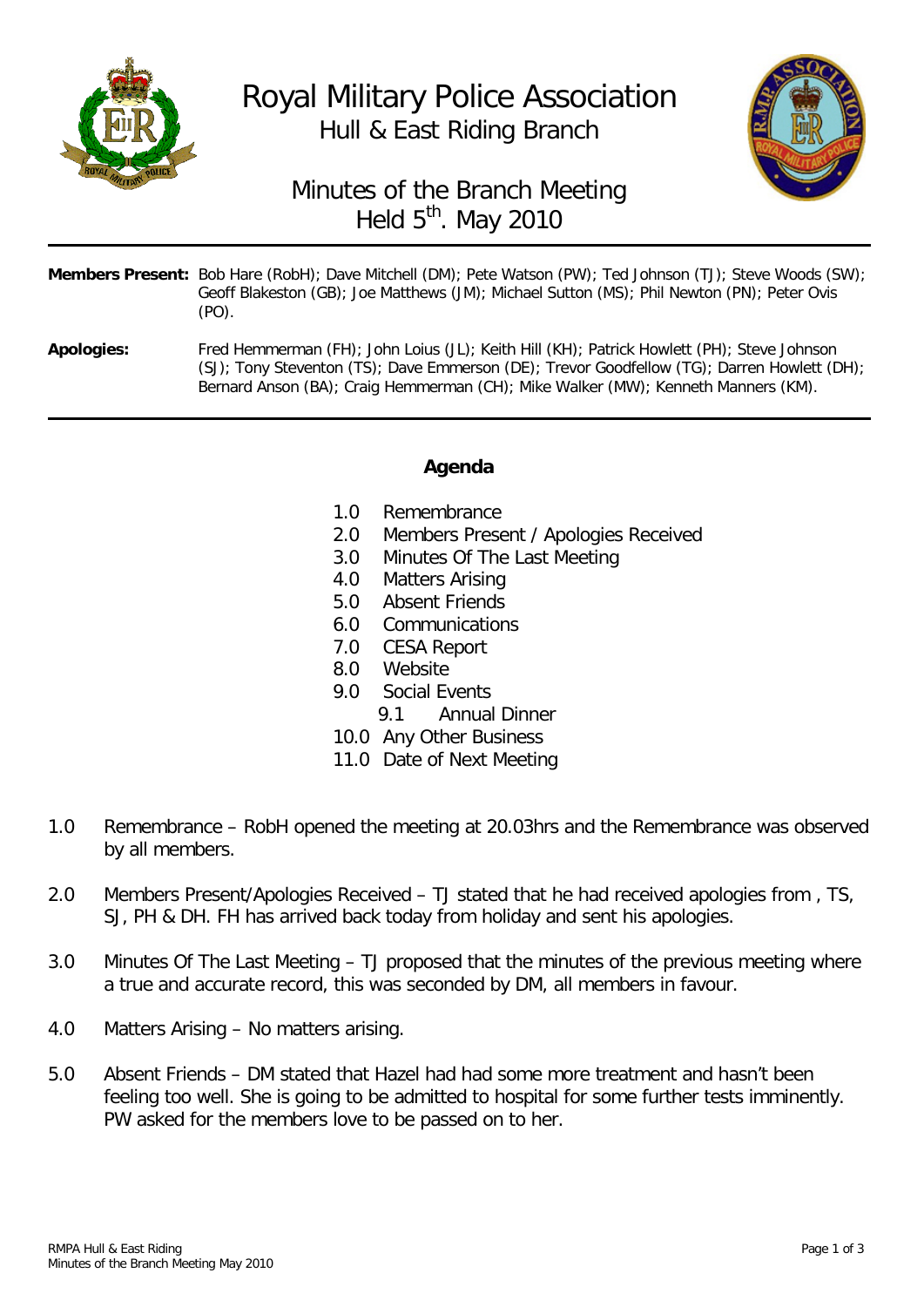- 6.0 Communications The Branch had received the following communications:
	- 6.1 A letter was received from RHQ regarding the forthcoming Dedication of the Royal Military Police Memorial and Presentation of Elizabeth Crosses & Memorial Scrolls on the 5<sup>th</sup> of June at the National Memorial Arboretum in Staffordshire (NMA). The letter gave details of the days events and their timings. Members who wish to attend need to be at the NMA at 10.30 hrs, the memorial service will commence at 11.30 hrs followed by a march to the RMP Memorial. PW, TS and SJ attended last years event and all agreed that it was a fantastic day out. So far, expressions of intrest have been received from PW+1, SJ, TS, DM, FH, CH. We have 3 cars planned to go, so **if members wish to attend this event, please contact the Secretary as soon as possible** so that arrangements for transport can be made. It is our intention not to attend the meal afterwards, but to make our own arrangements.
- 7.0 CESA Report DM reported that Hull Branch RBL Standard Bearer is asking for donations for a replacement standard. They need £575.39 for a standard. Various donations had been received from other Associations. DM proposed that a donation of £25.00 be given to the RBL, this was seconded by JM. All members present where in agreement. DM also gave a brief financial breakdown of CESA funds, any members who require further details of the accounts should speak directly to the Vice Chairman.
- 8.0 Website PW reported that there was no further updates.
- 9.0 Social Events
	- 9.1 Ladies Night  $24<sup>th</sup>$  June 2010. RobH reported that the Springhead Golf Club was not available for the 24<sup>th</sup> due to the catering staff being away on holiday. The Humberside Police Sports & Social Club would be available but on the  $24<sup>th</sup>$  and NOT the  $25<sup>th</sup>$ . Members where asked whether a change of date to the Wednesday from the Thursday would inconvenience any of them all said that this new date would be okay. PW suggested that we have a Bar-B-Q for a change, perhaps with a complimenting finger buffet, he will look into locating a Bar-B-Q as there isn't one at the club, the arrangements where checked and booked with the club, they where not adverse to us arranging our own BBQ.
	- 9.2 RobH stated that he had looked into the live act for the Annual Dinner and had been able to locate the artist that played at the last NVA Dinner, Alf Berry. He has now been booked for the event and will play 2 x 45 minute sets.
- 10.0 Any Other Business
	- 10.1 DE reported that he had received a letter from Phil Lusby's brother, thanking members for attending his brothers funeral. He had also included several photograhs of Phil, but during his RMP service and civilian life.